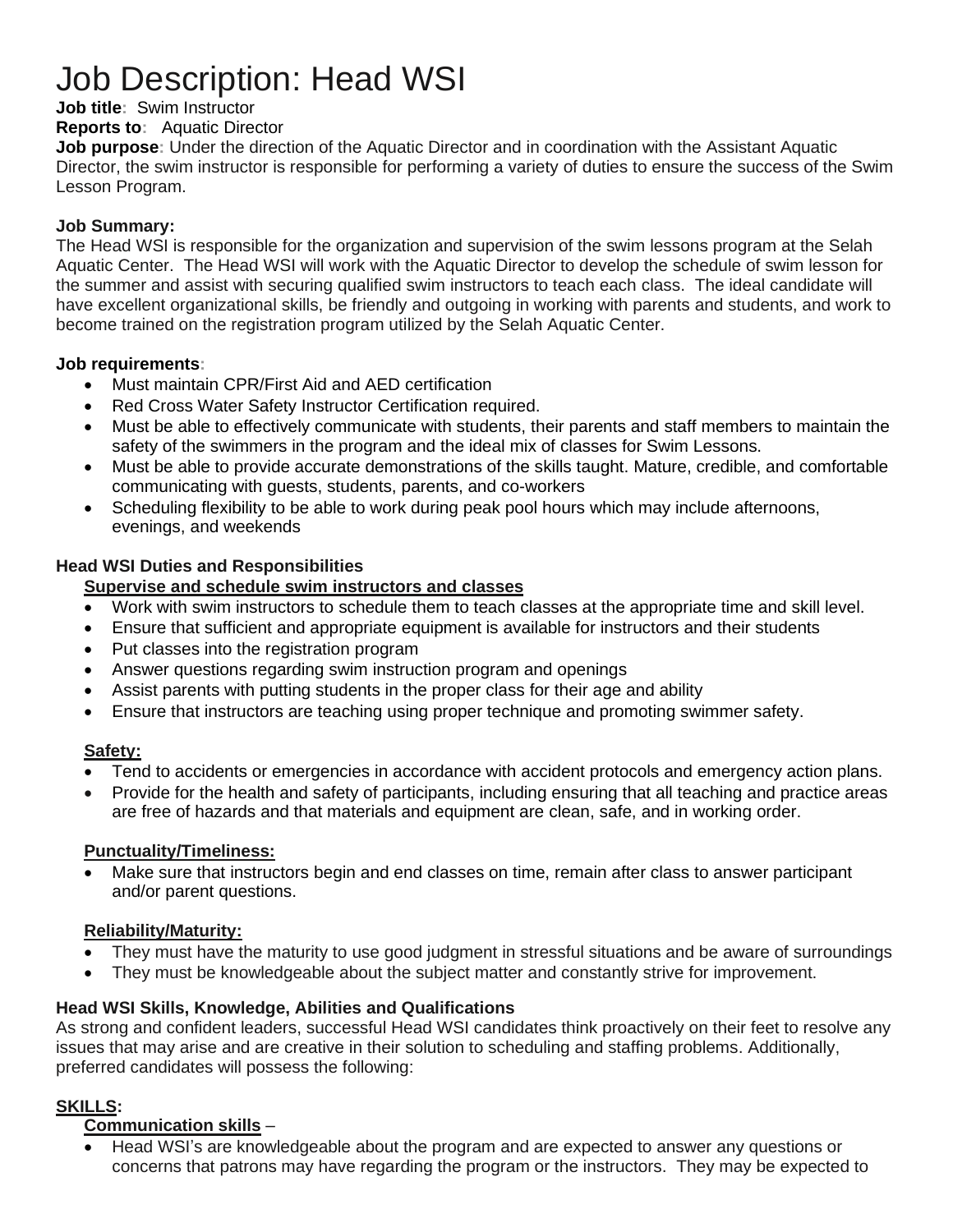handle uncomfortable confrontations with instructors who are late, parents who are upset, or students who are disobedient. The ideal candidate will handle these situations with diplomacy with a regard for excellent customer service. They will understand the chain of command and be able to refer more difficult problems to the Aquatic Director.

- Accurately assesses participants' skills, progress and ability levels and be able to communicate these to the participants and parents tactfully and truthfully.
- Maintain positive yet professional relations & communicate effectively with the students, parents & staff.
- Must be able to respond to and handle upset patrons in a positive and appropriate manner.

#### **Manual/Physical Skills**:

• Must be able to demonstrate passing competency for all skills for every swim level taught and is able to provide accurate demonstrations of the skills taught.

## **Personal skills**

- Ability to fairly & consistently enforce the rules & policies of the Selah Aquatic Center
- 17 years of age or older
- Ability to work independently and possess energy and enthusiasm.
- Present a professional appearance & attitude at all times while maintaining excellent customer service.

## **ABILITIES:**

- Independently make decisions which comply with overall facility policies and procedures
- Read, understand and explain facility policies and procedures;
- Accept constructive criticism and direction from supervisors;
- Respects decisions and authority of supervisors
- Motivate program participants;
- Undertaking all other jobs that need his/her attention, including additional duties issued by management
- Attends staff trainings and meetings: expected to participate in weekly in-service trainings, be evaluated and receive instruction to improve techniques, and perform CPR and teaching skills audits.

#### **Special Requirements:** Ability to pass pre-employment practical skills test in the water

#### **\*Acceptable Swim Instructors Certifications include:**

American Red Cross Water Safety Instructor

#### **With**

The American Red Cross CPR Adult/Infant/Child. **OR**

The American Heart Association Basic Life Support (BLS) Adult/Infant/Child. **OR** 

The American Red Cross CPR – AED for Lifeguards

#### **Special Working Conditions:**

Exposure to variable temperatures and weather conditions; strong and unpleasant odors and fumes such as chlorine; noise from children; allergens such as pollen and bee stings; pool chemical fluctuations which might cause irritation to eyes and skin; and the possibility of administering first aid which may involve exposure to infections which might cause chronic disease or death. A swim instructor should be comfortable working in a wet and watery environment. Stands in 78 - 88 degree water for five 30-minute periods while instructing and demonstrating swimming strokes and other aquatic techniques. He/she will have to wear a uniform provided by management.

#### **Other Requirements:**

Maintain professional attire at all times when on duty

- Athletic one-piece swim suit\* (i.e., Speedo, Nike, TYR)
- Hats\*, rash guard shirt\*, sunglasses\*, sunscreen\*, use of provided umbrellas as needed to reduce sun exposure
- Whistle\* of decibel level to be heard inside building when blown on deck
- Staff issued lifeguard shirt and black, red, or navy shorts or sweats

(\*these are not provided by SPRSA and must be provided by employee):